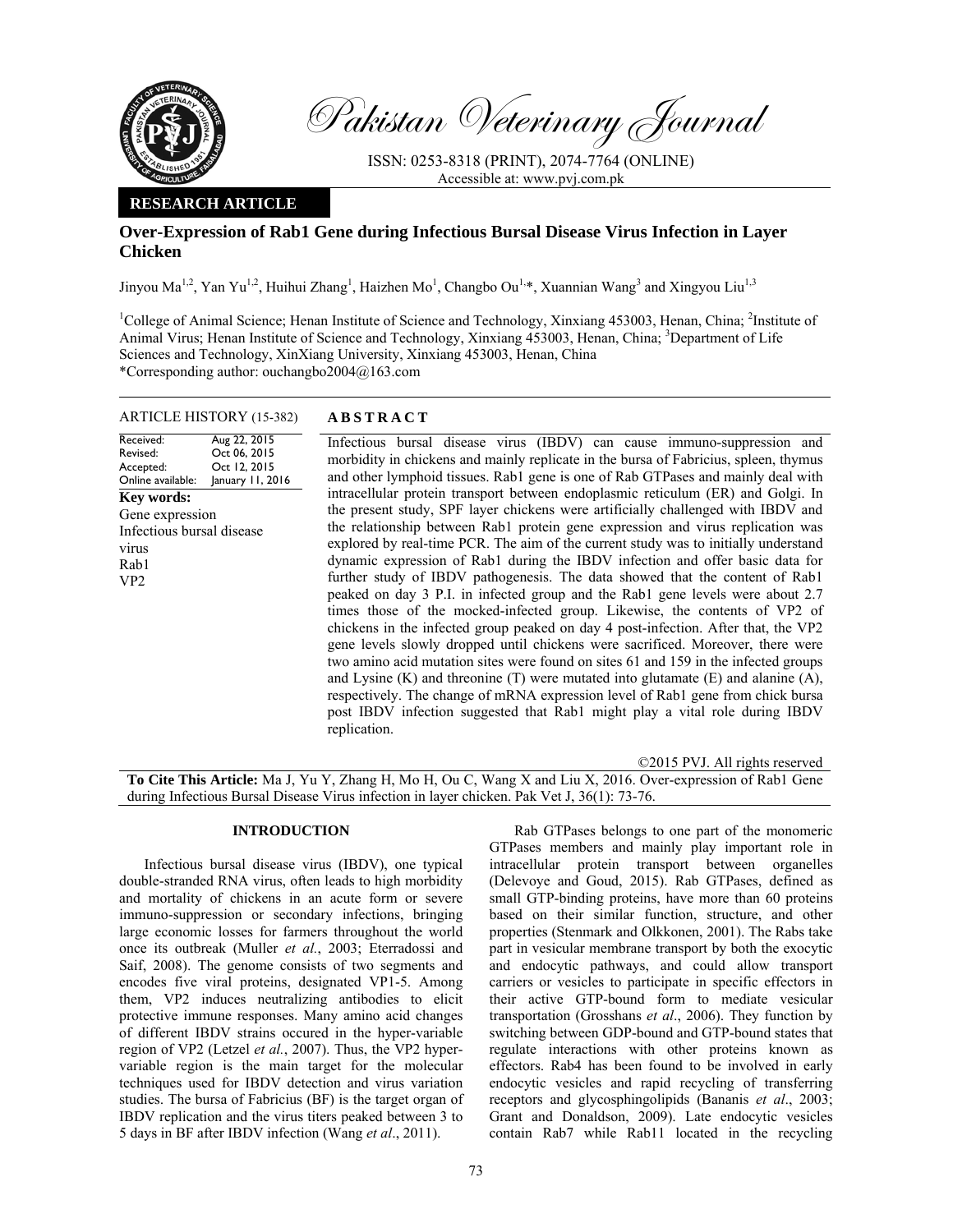endosome, the TGN and specialized membranes of regulated secretory pathways (Calhoun *et al*., 1998) and offers vesicle trafficking pathway to the cell periphery for influenza virus RNPs between the nucleus and the pericentriolar recycling endosome (Amorim *et al*., 2011). There are two isoforms of Rab1 (Rab1a and Rab1b) and they share 92% amino acid sequence homology. The role of Rab1 in ER-to-Golgi trafficking was to recruit the tethering factor p115 into a cis-SNARE complex that programs coat protein II (COPII) vesicles budding form the ER for fusion with the Golgi (Allan *et al*., 2000) with the help of the cis-Golgi tethering protein GM130 (Moyer *et al*., 2001).

Up to date, more and more studies have been focused on the effects of Rab family on viral replication and release. Moreover, the birnaviral replication process in a complex structure is also paid attention on nowadays. Delgui *et al.* has proved that IBDV replication occurred on endosomal membrane compartments and the Golgi complex played a role in viral assembly (Delgui *et al*., 2013). In the current study, SPF chickens were artificially challenged with IBDV and the relationship between Rab1 protein gene expression and virus replication was explored. The main goal of the current study was to initially understand dynamic expression of Rab1 during the IBDV infection and offer basic data for further identification potential IBDV replication inhibition pathway.

#### **MATERIALS AND METHODS**

**Experimental design and Sample collection:** A classic IBDV strain BC6/85 was obtained from China Institute of Veterinary Drug Control (Beijing, China). One hundred 21-day-old specific pathogen free layer chickens were purchased from Merial Vital Laboratory Animal Technology Co., Ltd (Beijing, China) and fed in negativepressure isolators. The chickens were randomly divided into two groups: one group ( $n = 55$ ) was inoculated with the IBDV strain BC6/85 at a dose containing  $10^{6.23}$  $EID<sub>50</sub>/0.1$  mL each through ocular-nasal, another group was treated with 0.1 mL sterile PBS ( $pH=7.36$ ) each ( $n =$ 45) as the mock-infected control group. At 0, 12, 24, 48, 72, 96, 120, 144, 168 and 192 hours post-infection (P.I.), four chickens were randomly taken from each group for sample preparation. At necropsy, the BF was quickly taken and then used for bursa index [bursa index=weight of bursa (mg)×1000/body weight (g)]. One part of BF was used for virus load, another portion for gene expression of Rab1. BF tissue from the mock-infected group was used as parallel controls. All animal experiments in the study were approved by the scientific ethical committee of Henan Institute of Science and Technology.

**Quantification of IBDV and Rab1 in BF:** Total RNA was extracted from BF with TRIzol reagent (Life technologies, NY, USA), following the manufacturer's protocol, and then DNA degradation of the total RNAs and first-strand cDNA synthesis PrimeScript<sup>TM</sup> RT reagent kits with gDNA eraser (TakaRa, Dalian, China) according to manufacturer's instructions. VP2 gene was used to quantify IBDV virus load while a pair of primer was designed for detection of Rab1. *β*-actin was applied as internal standard. The primer pairs for VP2 gene, Rab1 and *β*-actin were shown in Table 1. Each sample was performed in triplicate with the above primers. The realtime PCR procedure was described briefly as follows: an initial incubation for 30 s at 95°C, 40 cycles of 5 s at 95°C, 20 s at 57°C, and 20 s at 72°C. The relative quantification of target genes was based on the fluorescence intensity (TakaRa, Dalian, China). The specificities of the PCR products were assessed by dissociation curve analyses. Each sample was repeated in triplicate. After PCR, the data were analysed with the PikoReal<sup>TM</sup> 2.1 (Thermo Scientific, Waltham, USA) using the 2–∆∆CT method. The viral genes were shown by relative quantification to the content of *β*-actin.

**Deduced amino acid analysis by DNAMAN software of complete length of Rab1 following infection with IBDV:** One part of bursa collected on day 4 P.I. was used for the deduced amino acid analysis. The processes for total RNA extraction and reverse transcription were the same with as above described and then PCR reactions were applied by primers of complete length of Rab1. The primer was: Forward 5'-CACGGACATGTCCAGCAT GAACC-3' and Reverse 5'-CAATCTCTGACCTTTGT GGAGACG G-3'. The PCR reaction production, 764 bp in length, was purified for sequencing by Sangon Biotech (Shanghai, China) and deduced amino acids analysis by DNAMAN software (LynnonBiosoft, USA).

**Statistical analysis:** All data were analyzed through the software package SPSS 13.0 for Windows. Results were displayed as mean ±standard deviation (SD). A two-tailed one-way ANOVA was applied for all statistical analysis.

## **RESULTS**

**Bursal index largely decreased post infection with IBDV:** Layer chickens in the infected group displayed appetite distress and ruffled feathers after challenged with IBDV BC 6/85. Postmortem lesions included typical symptoms, such as muscle hemorrhages, white urate deposition in kidney and enlargement or hemorrhage in bursa. To check the effects of IBDV on bursa, bursa index was calculated from day 1 to 8 P.I. between the mockinfected control group and infected group (Fig.1). BF became atrophy and there were some exudates in BF. The bursa index largely decreased on day  $1$  (4.18) (P<0.01) and the trend remained the same until the end of the experiment on day 8 (1.19). However, bursa index of chickens in the mocked-infected group showed no significant changes and kept almost the same (from 3.8 to 4.5).

**Table 1:** Primers for Rab1, VP2 and *β*-actin used in the real-time PCR

| Gene           | sense Primer                   | Anti-sense Primer               | Fragment size (bp) |
|----------------|--------------------------------|---------------------------------|--------------------|
| Rabl           | 5'-AGGAGATAGACCGTTATGCCAGTG-3' | 5'-TCTACATTTGTGGCGTTCTTTGC-3'   | 166                |
| VP2            | 5'-GGAGCCTTCTGATGCCAACAAC-3'   | 5'-CAGGAGCATCTGATCGAACTTGTAG-3' | 215                |
| $\beta$ -actin | 5'-TGTGCGTGACATCAAGGAGAAG-3'   | 5'-TACCACAGGACTCCATACCCAAG-3'   | 197                |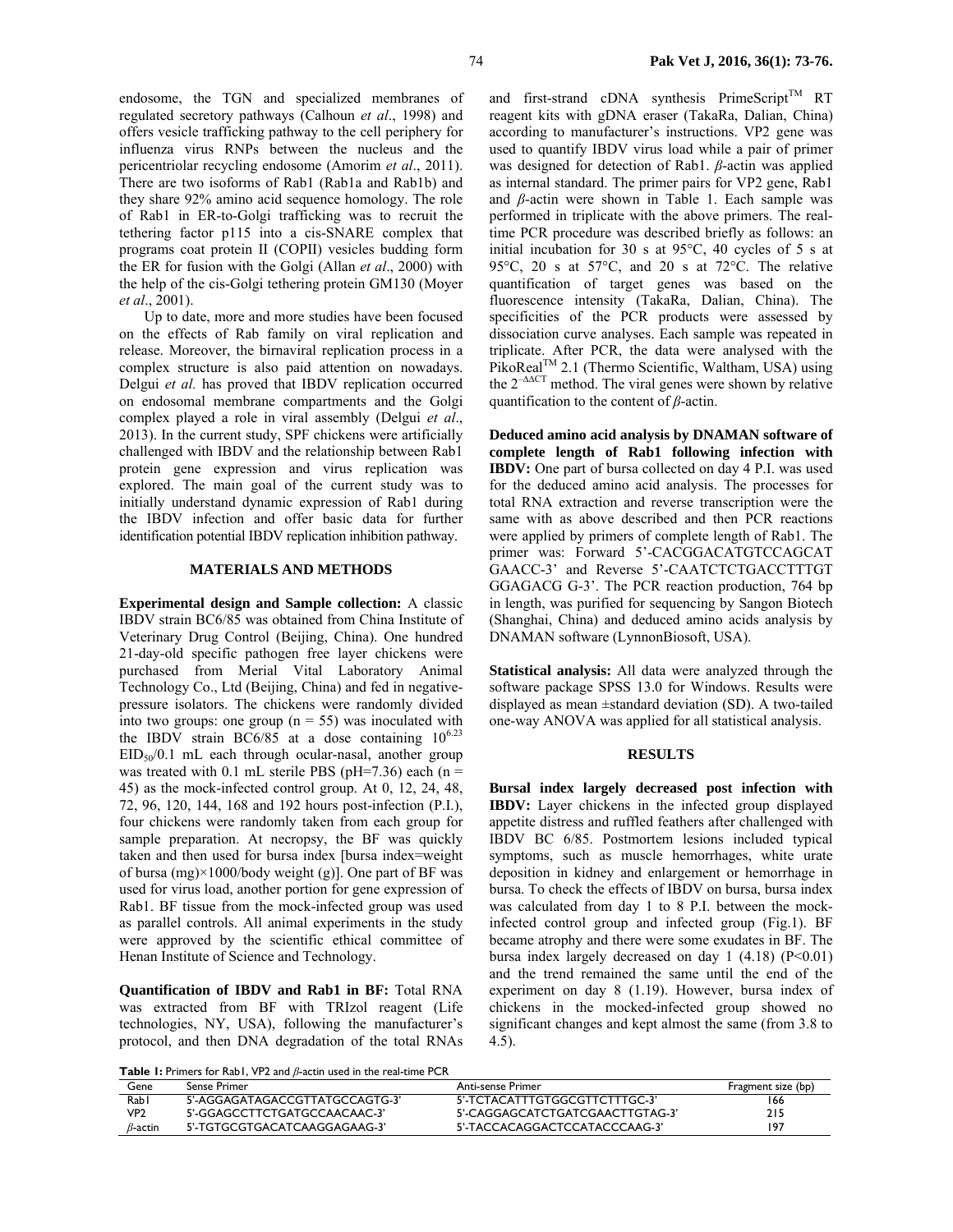

**Fig.1:** Bursal index changes post infection between the infected group and the mock-infected group. \*\*Indicates bursa index in the mockinfected group were significantly higher than those of the infected group  $(P < 0.01)$ .



Fig. 2: Expression analysis of Rab1 post infection. (A) Relative fold change in transcriptional expression of Rab1 gene in BF was quantified after inoculation of IBDV and PBS. (B) VP2 gene levels of BF post infection and *β-*actin gene as internal control. The transcript level in mock-infected group (0 h) was normalized to 1, the ratios of to 0 h level in the following time were calculated. Values were shown as mean±SD (n=4). M: 100 bp ladder; Two asterisks indicated the very significant difference at P<0.01; # indicated the significant difference at P<0.05.

|      |              | $\ast$                                                           | 20     |     |          | 40  | 宋                                                                        |       |
|------|--------------|------------------------------------------------------------------|--------|-----|----------|-----|--------------------------------------------------------------------------|-------|
| Rah1 |              |                                                                  |        |     |          |     | MSSMNPEYDYLEKLLLIGDSGVGKSCLLLREADDTYTESYISTIGVDEKIRTIELDGK :             | 58    |
|      | Rab1 K61E    |                                                                  |        |     |          |     | MSSMNPEYDVLEKLLLTGDSGVGKSCLLLREADDTYTESVISTIGVDEKIRTIELDGK ·             | 58    |
|      | Rab1 T159A : |                                                                  |        |     |          |     | MSSMNPEYDYLFKLLLIGDSGVGKSCLLLRFADDTYTESYISTIGVDFKIRTIELDGK :             | 58    |
|      |              |                                                                  |        |     |          |     | MSSMNPEYDYLFKLLLIGDSGVGKSCLLLRFADDTYTESYISTIGVDFKIRTIELDGK               |       |
|      |              | 60<br>$\ast$                                                     |        | 80  | $\ast$   | 100 | $\ast$                                                                   |       |
| Rab1 |              |                                                                  |        |     |          |     | TIKLQIWDTAGQERFRTITSSYYRGAHGIIVVYDVTDQESFNNVKQWLQEIDRYASEN               | 116   |
| Rah1 | K61E         |                                                                  |        |     |          |     | TIELQIWDTAGQERFRTITSSYYRGAHGIIVVYDVTDQESFNNVKQWLQEIDRYASEN :             | 116   |
| Rab1 | T159A        |                                                                  |        |     |          |     | TIKLQIWDTAGQERFRTITSSYYRGAHGIIVVYDVTDQESFNNVKQWLQEIDRYASEN               | : 116 |
|      |              | ∧<br>120                                                         | $\ast$ | 140 |          | 160 | TI LQIWDTAGQERFRTITSSYYRGAHGIIVVYDVTDQESFNNVKQWLQEIDRYASEN<br>×.         |       |
|      |              |                                                                  |        |     |          |     |                                                                          |       |
| Rab1 |              | VNKLLVGNKCDLTTKKVVDYTTAKEFADSLGIPFLETSAKNATNVEQSFMTMAAEIKK : 174 |        |     |          |     |                                                                          |       |
| Rab1 | <b>K61E</b>  |                                                                  |        |     |          |     | VNKLLVGNKCDLTTKKVVDYTTAKEFADSLGTPFLETSAKNATNVEOSFMTMAAETKK               | 174   |
| Rah1 |              |                                                                  |        |     |          |     | T159A : VNKLLVGNKCDLTTKKVVDYTTAKEFADSLGIPFLETSAKNAANVEQSFMTMAAEIKK : 174 |       |
|      |              |                                                                  |        |     |          | Λ   | VNKLLVGNKCDLTTKKVVDYTTAKEFADSLGIPFLETSAKNA NVEQSFMTMAAEIKK               |       |
|      |              | 180                                                              | $\ast$ | 200 |          |     |                                                                          |       |
| Rab1 |              | RMGPGATAGGAEKSNVKIQSTPVKQSSGGCC : 205                            |        |     |          |     |                                                                          |       |
| Rab1 | <b>K61E</b>  | RMGPGATAGGAEKSNVKIQSTPVKQSSGGCC                                  |        |     | 205<br>O |     |                                                                          |       |
|      | Rab1 T159A : | RMGPGATAGGAEKSNVKIQSTPVKQSSGGCC : 205                            |        |     |          |     |                                                                          |       |

**Fig. 3:** Sequence alignment of the deduced amino acid of Rab1 between the infected group and the mock-infected group on day 4 post infection. The mutant sites were displayed with triangle at position 61 and 159.

**The Rab1 and VP2 gene levels almost peaked at the same time:** The mRNA transcript levels of Rab1 in chicken P.I. were quantified by real-time PCR and expression levels of genomic RNA copy number of VP2 were measured by semi-quantitative PCR and shown in Fig. 2. The Rab1 gene levels in bursa from chickens in the infected group contains a similar level at 12 h and 24 h to

those in the mocked-infected group and dramatically increased  $(P<0.01)$  on day 2 compared to those of the mocked-infected group (Fig. 2A). The content of Rab1 peaked on day 3 P.I. in infected group and the Rab1 gene levels were about 2.7 times those of the mocked-infected group. Then the infected group slowly decreased until the end of the experiment except there was slightly increase on day 7. Likewise, the contents of VP2 of chickens in the infected group were quantified at corresponding time points and peaked on day 4 post-infection. After that, the VP2 gene levels slowly dropped until chickens were sacrificed (Fig. 2B).

**Stable Rab1 amino acid variations in chickens challenged with IBDV:** On day 4 P.I., the Rab1 gene was amplified from bursa in both groups and amino acid sequences were deduced by DNAMAN software (Fig. 3). Two amino acid variation sites were found in the infected groups and there were no variation sites in the mockinfected group. Lysine (K) and threonine (T) were mutated into glutamate (E) and alanine (A) on sites 61 and 159, respectively.

### **DISCUSSION**

The Rab proteins, part of Ras superfamily of small GTPases, located to the cytosolic face of specific intracellular membranes, switch between two conformations and function as regulators of different steps in membrane transport pathways (Stenmark and Olkkonen, 2001). Structure proteins and non-structure proteins play a vital role in viral replication and the process mainly depends on the regulation of Rab family (Neuman *et al*., 2013; Patel and Roy, 2014; Wiltzer *et al*., 2014). IBDV is a very severe viral disease and causes immunosuppression in chickens accompanied with other pathogen infections. The genome of IBDV encodes five important proteins: an RNA-dependent RNA polymerase (VP1), two major structural proteins (VP2 and VP3), a viral protease (VP4) and a non-structural protein (VP5). The transportation of these proteins might be related with Rab family and site mutation is probably involved with virus replication (Qi *et al.*, 2013; Lai *et al.*, 2014).

IBDV BC6/85 is a classical Chinese virulent strain and can cause immunosuppression without or with little mortality (Wang *et al*., 2011). Bursa index in this study was consistent with previous study and these data showed the model was successful (Fig.1). In the current study, the IBDV infection model has shown that IBDV VP2 gene expression slowly increased P.I. accompanied with the growth of Rab1 gene expression in bursa collected from layer chickens in the infected group (Fig.2).

There are more than 60 human Rab and Rab-like members of the Ras super-family with many known functions (Hutagalung and Novick, 2011). Rab GTPases act as molecular switches and cycle between active and inactive states (Brumell and Scidmore, 2007) to function between intracellular signaling and membrane transport in a spatially and temporally sensitive manner (Bucci and Chiariello, 2006). In another words, Rab family will play an important role in the process of viral protein transportation and virus replication. Rab5 is needed for FMDV infection as expression of dominant-negative